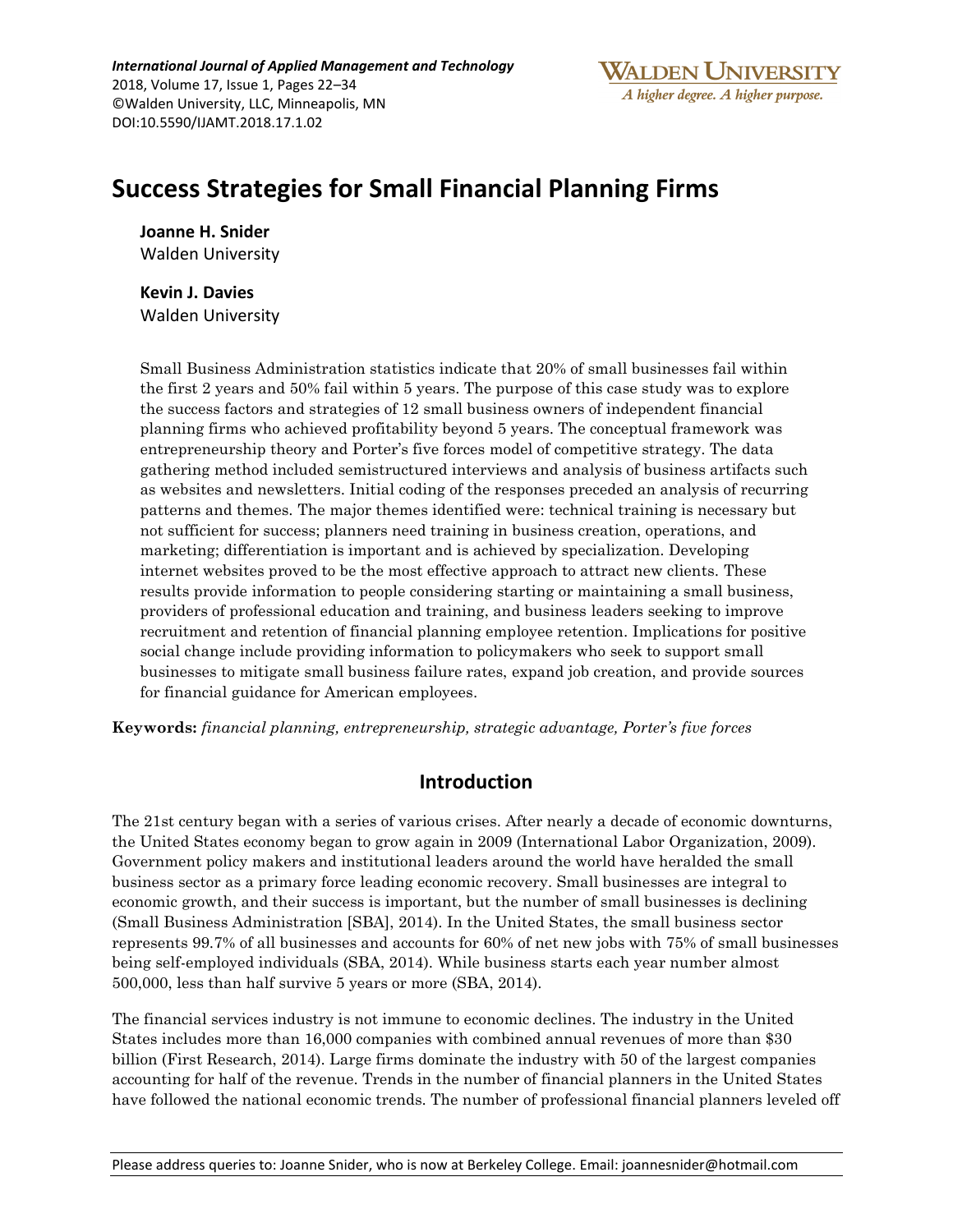during the financial crisis of 2008–2009 but began to rise again in 2010 (First Research, 2014). Forecasts for the financial industry are positive with predictions of annual industry growth of 8% between 2014 and 2018 (U.S. Bureau of Labor Statistics, 2013). The important drivers for growth are (a) energy prices, (b) technology innovation, (c) commodity prices, and (d) the growing number of female clients (First Research, 2014). This level of growth will require additional financial planning professionals (First Research, 2014) and will create opportunities for the creation of independent financial planning firms. Individuals who are considering starting a business may benefit from an understanding of successful strategies used by others.

Small business owners need business strategies that differ from those of large firms, but owners often lack training in business and marketing strategies. Specifically, financial planners are trained to provide planning services that include topics such as (a) debt reduction, (b) asset accumulation, (c) college savings, (d) retirement, (e) estate planning, and (f) tax planning (see Certified Financial Planning [CFP] Board of Standards website: http://www.cfp.net). The training is rigorous and focused on technical expertise but does not include marketing techniques or business operations. Individuals who attempt to start a business without sufficient skills suffer a high risk of failure (Luca & Cazan, 2011).

In addition to training needs, financial planners face challenges from many sources. New and complex investment products may be difficult to understand, and small business owners often find staying abreast of innovations difficult (First Research, 2014). In addition, financial advisory firms are subject to regulation by at least three regulatory bodies: the Securities and Exchange Commission, the Financial Industry Regulatory Authority, and the individual states in which they operate. Moreover, increased regulatory oversight such as the Dodd–Frank Wall Street Reform and Consumer Protection Act of 2010 adds additional levels of scrutiny and an overhead burden that small firm owners find difficult to meet (First Research, 2014).

Increased competition for financial planning firms comes from many sources. The passage of the Gramm–Leach–Bliley Act of 1999 created the opportunity for bankers to offer investment and insurance services along with commercial banking. In addition, accountants and other professionals are increasing their capacity to provide financial planning advice. Furthermore, free online tools serve the needs of some clients who favor technology over personal advising. Financial planners need to be aware of the competitive forces that affect their industry so they can develop strategies to help establish and maintain their position in the industry (Porter, 1980).

## **Purpose**

The purpose of this qualitative case study was to explore the success factors and strategies of 12 independent financial planning small business owners who achieved profitability and had been in business for more than 5 years. The intention was to understand the success factors and strategies that helped the owners maintain their businesses despite a highly volatile economy. The owners comprised seven women and five men in the New York City, New York, area, the number of employees in their respective firms ranged from one to five, and the experience of the business owners ranged from 5 to 30 years in financial planning. Personal, in-depth interviews were recorded, and data were gathered from business brochures and advertisements. The participants verified the accuracy of their transcriptions. The results of this study contribute to business practice by providing information to individuals who are considering starting a financial planning firm and to managers who want to improve recruitment or retention of financial planners. The findings contribute to social change by assisting policy makers in formulating policies that mitigate small business failure rates, thus contributing to new job creation and national economic growth.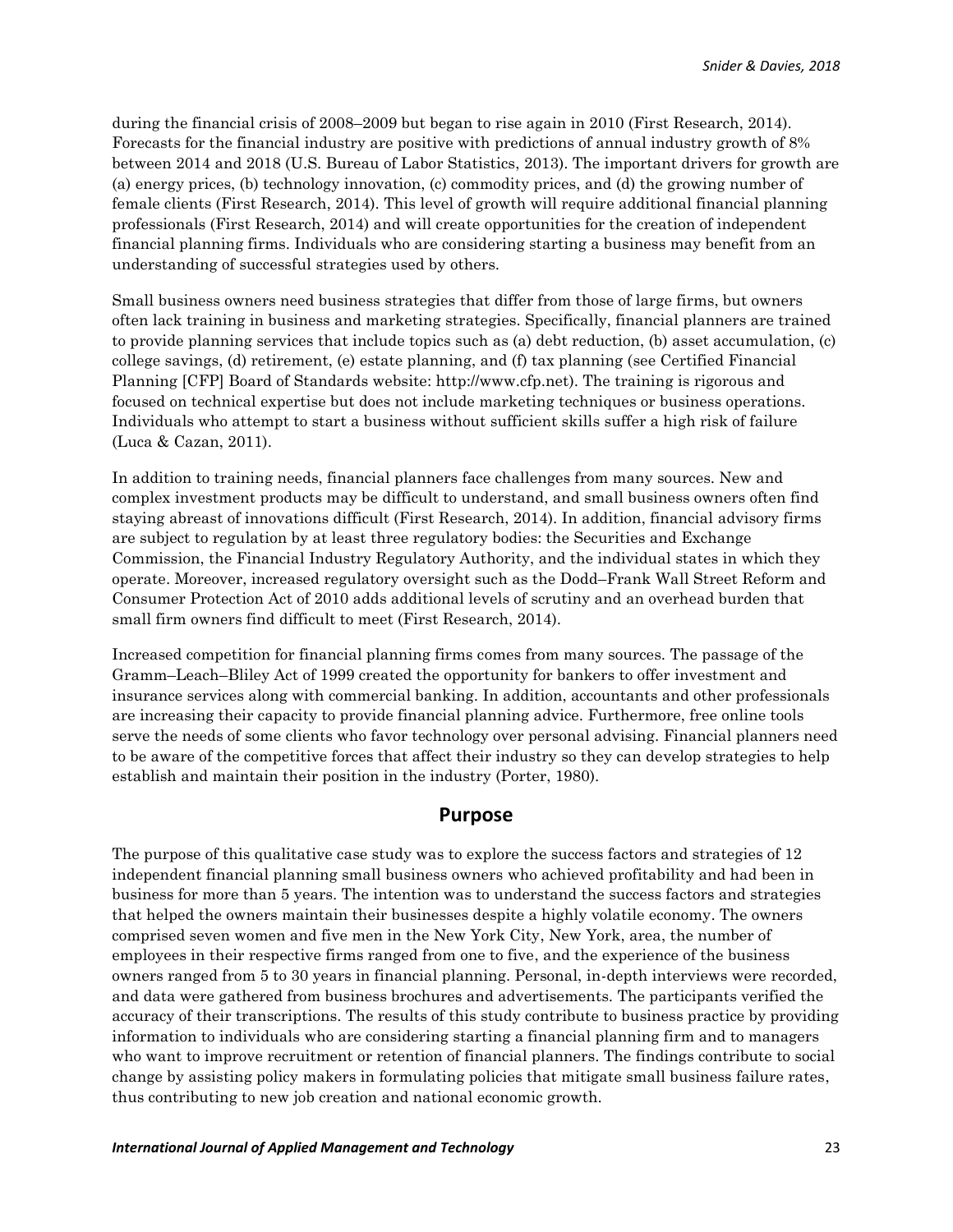# **Conceptual Framework**

The basis for this study was entrepreneurship theory combined with Porter's model of competitive strategy. Entrepreneurship, a developing field with no unique originator, focuses on business creation and innovation (Andersen, 2012). Strategic management includes the study of how businesses grow and are maintained over time. Porter (1980), one of the pioneers in strategy, studied why some firms' owners are able to grow their organizations while others fail. Further, Porter argued that for firms to outperform others, owners needed to implement one of three strategies: (a) cost leadership, (b) differentiation, and (c) focus, or a combination of these. This study combined the two concepts, both of which contribute to an understanding of how small business owners of independent financial planning firms can achieve profitability and maintain a business for more than 5 years.

## **Literature Review**

This section includes a brief review of studies relating to entrepreneurship and Porter's five forces model of strategic management. The discussion focuses on how the theoretical concepts apply to small business owners of financial planning firms.

#### **Entrepreneurship and Personality Traits**

In an attempt to increase the creation of new businesses with resulting increases in employment and economic development, government leaders, institutional managers, and academic administrators have attempted to find ways to encourage the development of new entrepreneurs (Arthur & Hisrich, 2011; Caliendo, Fossen, & Kritikos, 2014). One popular approach was developed by psychologists and involved a five-factor personality model including (a) extraversion, (b) openness to experience, (c) emotional stability, (d) agreeableness, and (e) conscientiousness (McCrae & John, 1992). Surprisingly, when economists attempted to apply the model, they had mixed results and found only the first three traits were good predictors of becoming an entrepreneur; conscientiousness and agreeableness were strong predictors of business failure (Caliendo et al., 2014). Other factors were found to be associated with successful entrepreneurs.

Studies show that entrepreneurs, while commonly described as fearless risk takers, are individuals who recognize risks and cautiously deal with them (Caliendo & Kritikos, 2012). Entrepreneurial behavior includes taking initiative, creating and organizing mechanisms to achieve objectives, and accepting the risk of failure (Arthur & Hisrich, 2011). Entrepreneurs have a need to achieve something or to create something new (Arthur & Hisrich, 2011). They have a passion for what they do (Cardon, Gregoire, Stevens, & Patel, 2013).

A popular belief is that business owners' primary motivation is the desire for financial rewards (Carter, 2011). Studies show, however, that almost all entrepreneurs exhibit a high degree of autonomy even though it may require a tradeoff with financial rewards (Caliendo & Kritikos, 2012). Croson and Minniti (2012) found that self-employed individuals were willing to accept lower income in exchange for the psychical benefits anticipated. Carter (2011) found that flexibility and job satisfaction were important forms of compensation for entrepreneurs.

These studies contribute to our understanding that entrepreneurial motivations are complex. Entrepreneurs are extraverts who are open to new ideas and have the emotional stability to deal with uncertainty. They are individuals who have a need to achieve, a high degree of autonomy, and a passion for what they do.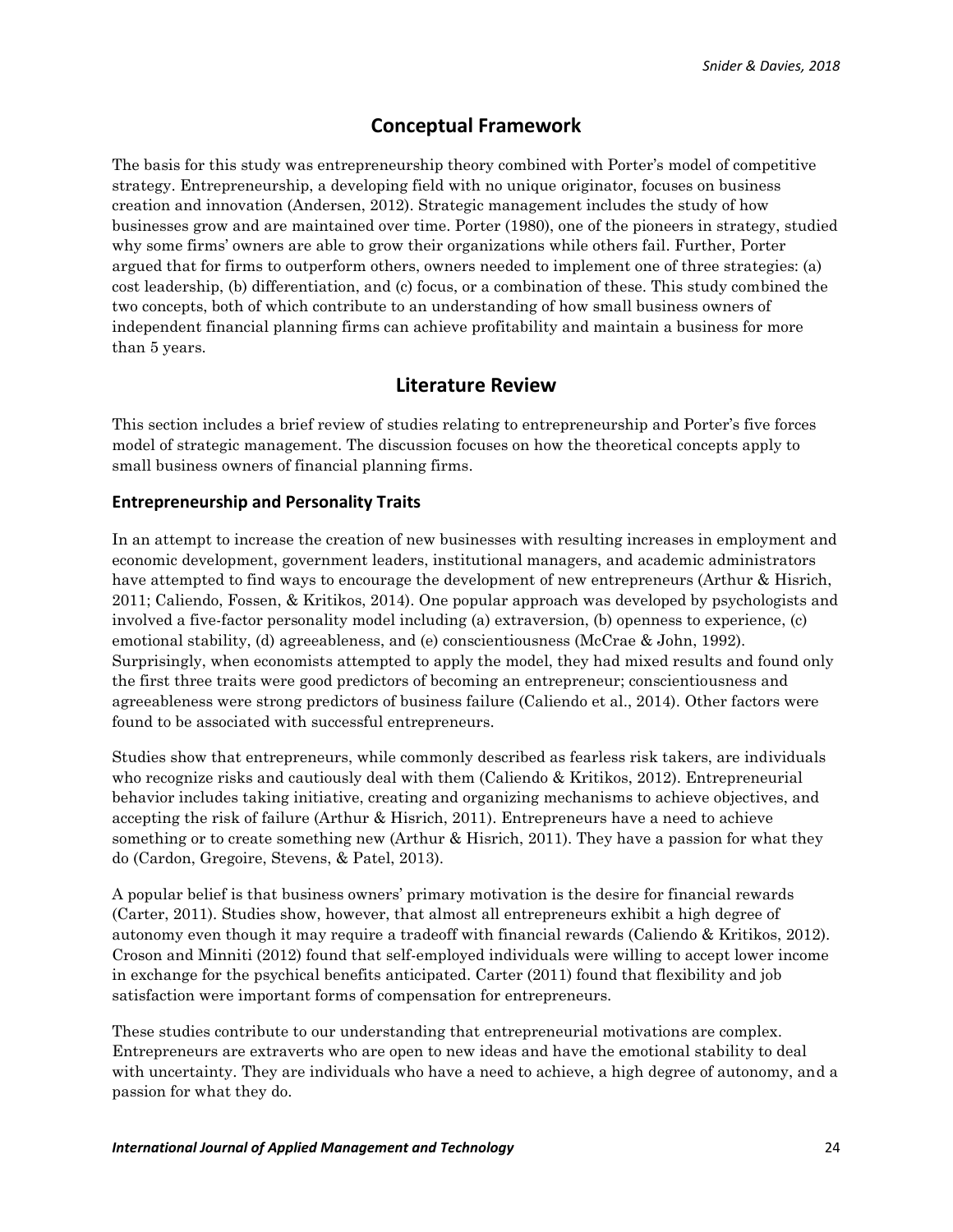## **Human Capital and Entrepreneurship**

While many people express a desire for entrepreneurship and may exhibit entrepreneurial personalities, few are successful (Arthur & Hisrich, 2011). Luca and Cazan (2011) posited that those who fail may lack the skills to succeed or the knowledge and ability to identify markets, conduct effective marketing, and understand tax laws. They may lack sufficient human capital (Solomon, Bryant, May, and Perry, 2013).

Human capital includes (a) formal education, (b) training, (c) work experience, (d) parental background, (e) skills, and (f) knowledge (Unger, Rausch, Frese, & Rosenbusch, 2011). Block, Hoogerheide, and Thurik (2013) determined the higher an individual's level of the education, the higher the probability that the individual will start a business. Van Praag, Witteloostuijn, and Van Der Sluis (2013) investigated the effects of formal education on income returns for entrepreneurs as opposed to employees. The researchers found there were on average between 2% and 13% higher returns for each year of formal education for entrepreneurs compared to employees (Van Praag et al., 2013).

While these studies have explored the effects of education in general, many policymakers promote entrepreneurial education, assuming that individuals can learn entrepreneurship skills regardless of personality characteristics. However, studies on the relationship between entrepreneurial education and successful entrepreneurship have yielded mixed results. Von Graevenitz, Harhoff, and Weber (2010) found that an entrepreneurship education was valuable in determining more clearly whether students were suited to entrepreneurship. While training may not increase entrepreneurial ability, it may help to minimize failure on the part of those who are uncertain about their ability.

#### **Business Survivability**

The motivating factors and characteristics that drive business startup may not be the same as those that contribute to business survivability. Many researchers have analyzed the factors contributing to small business survival with interesting results. Mayer-Haug, Read, Brinckmann, Dew, and Grichnik (2013) found that planning was more important than entrepreneurial skills. Coleman, Cotei, and Farhat (2013) found that financial capital at startup was the most important factor in business survival. Sok, O'Cass, and Sok (2013) found that the relationships among marketing, innovation, and learning capabilities created a synergy that prevented competitors from imitating the firm, thus enhancing marketing outcomes. Ayala and Manzano (2014) emphasized entrepreneurial resourcefulness as important to survivability. Solomon et al. (2013) found that cognitive skills were not sufficient for business success but that technical assistance in marketing and financial planning had a positive impact on business growth and success. Porter's approach provided an analytical model that addressed survivability from a different perspective.

## **Porter's Model of Competitive Strategy**

Porter (1980; 2008) concluded the business environment contains five competitive forces that must be analyzed: (a) entry barriers, (b) supplier power, (c) buyer power, (d) threat of substitutes, and (e) competitive rivalry. Porter's (1980) fundamental premise was that business owners need to differentiate their businesses from others in their industry. Porter (1980) advised that firm owners could overcome competitive forces by choosing one of three broad strategies: overall cost leadership, differentiation, or focus. Cost leadership stresses efficiency and high volume, differentiation stresses innovation, focus stresses focusing on a particular market segment and may include cost leadership, differentiation, or both. Should firms fail to choose a strategy in at least one of these dimensions, they would be in a poor strategic position to achieve and maintain profitability (Porter, 1980).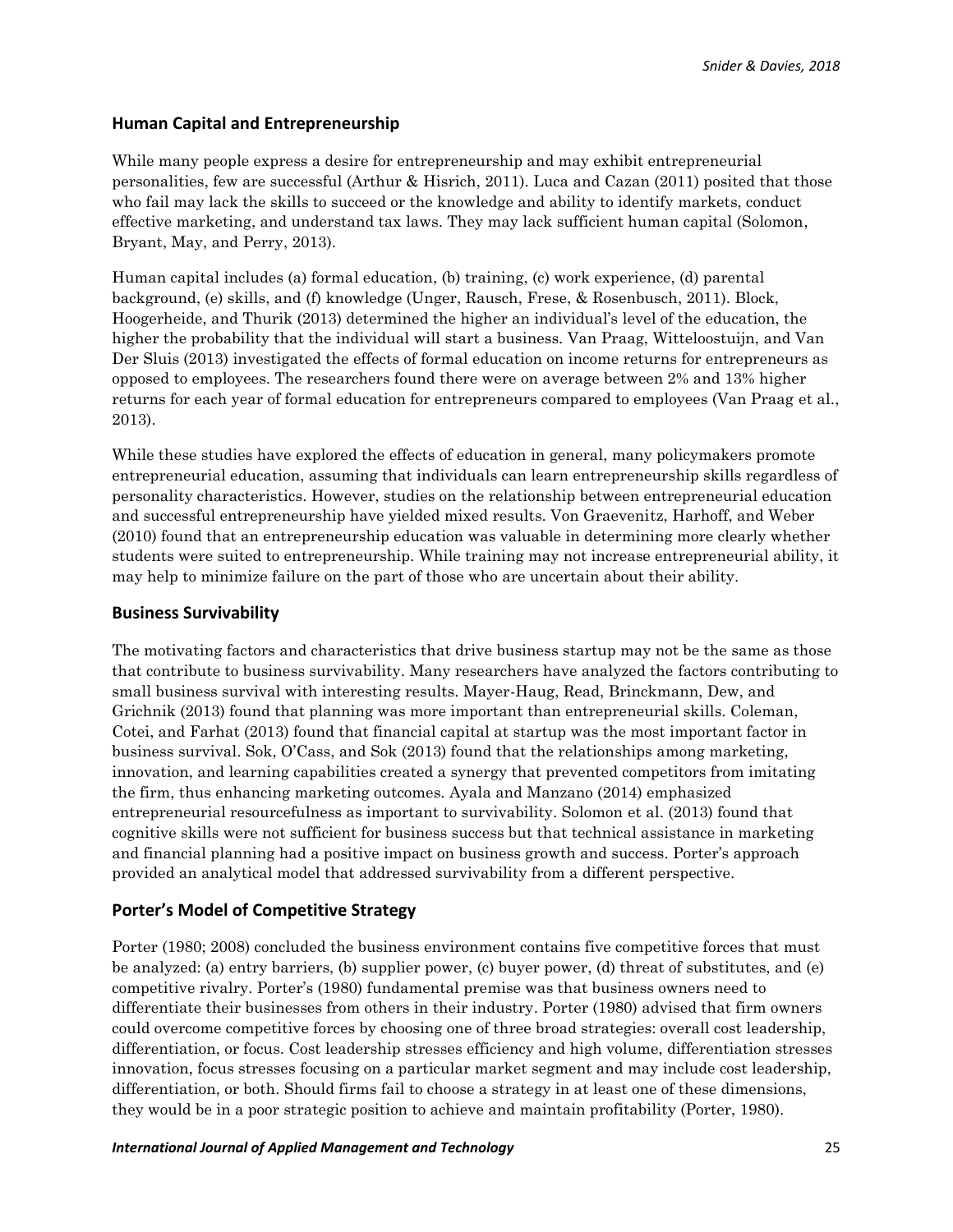Porter's model has helped businesses in a variety of industries including manufacturing, retail, the hotel and food industries, as well as the service sector (Dobbs, 2014; Oraman, Azabagaoglu, & Inan, 2011). Business strategists need analytical tools to determine ways to keep up with changes in an industry as a whole. Porter's model has proved to be an effective tool for business analysts in many cultures and is applicable to financial planning firms.

#### **Need for Financial Planning**

One of the serious outcomes of the financial crisis of 2008–2009 was the erosion of confidence of consumers concerning financial institutions (Hansen, 2012). However, the need for financial planning remains. The complexity of financial products can be overwhelming to consumers who have become more cost-conscious as a result of increased competition and the global slowdown (Nejad & Estelami, 2012). The CFP Board reported that in 2012, 28% of American households used a financial planner or adviser and more were likely to do planning in the future (Certified Financial Planner Board of Standards, 2013). In an empirical study, Marsden, Zick, and Mayer (2011) found that individuals who worked with an adviser engaged in goal setting, calculated retirement and other needs, accumulated increased emergency funds, and had increased confidence in meeting their financial goals. In another study, Hunt, Brimble, and Freudenberg (2011) found that when clients had a trusting relationship with their financial planner, the clients felt more enabled to make good financial decisions. When individuals actively engage in setting goals and identifying strategies, their lives are enhanced (Irving, 2012). Successful financial planning firms are those that forge strong relationships with their clients. Projections (U.S. Bureau of Labor Statistics, 2013) show the need for financial planners will increase in the coming years. Those who prepare well for the future may reap the benefits of forming their own firms. The results of this study may provide detailed information from others who have survived in spite of turbulent economic times. It may also provide managers with information they can use to understand who to motivate and retain their employees.

# **Methodology**

The primary research question that guided this study was, "What are the success factors and strategies of independent financial planning small business owners who have achieved profitability and have been in business for more than 5 years?" Personal, semistructured interviews with 12 small business owners of financial planning firms were conducted, and client newsletters and organization websites were examined. The participants included seven women and five men. All businesses existed for more than 5 years and the number of employees ranged from one to five. The firms met the criteria for defining a small business according to the SBA; that is, firm revenues were less than \$35.5 million, and the number of employees was less than 50.

A literature review of peer-reviewed studies yielded a basis for theoretical propositions relating to the primary research question. Following an approach described by Yin (2014) who encouraged the use of guided conversations, a list of open ended questions was used for the interviews. When the interviews were complete, the responses were coded to protect privacy (participant names were coded as P1, P2, . . ., P12), and NVivo10 (QSR International) software was used to assist in identifying recurring words and phrases, and, ultimately, common themes. Table 1 contains the questions, theoretical propositions, and recurring themes.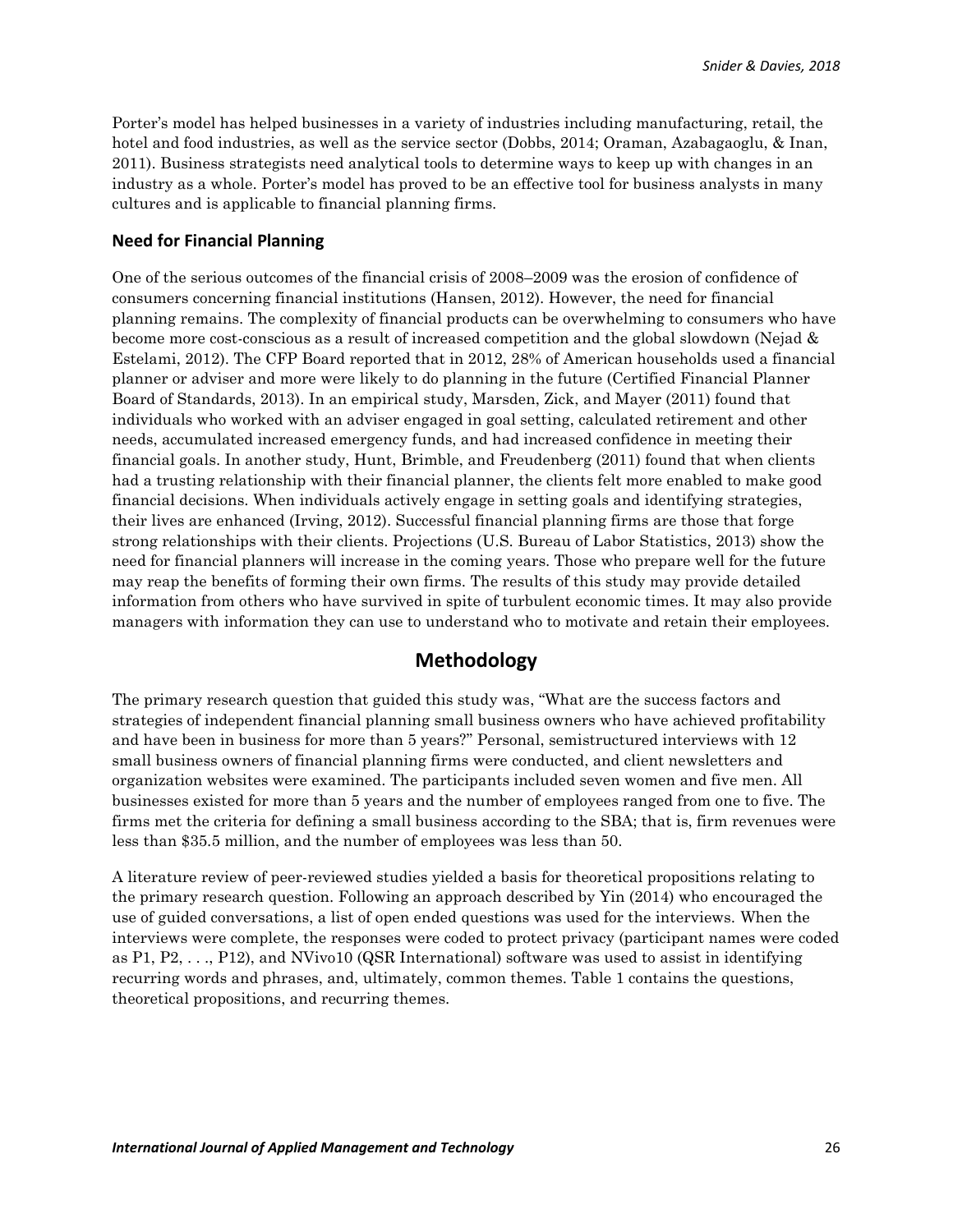| Number | Participant question                                                                                                                                                                      | Theoretical proposition                              | Rationale/Coded theme                                                                                         |
|--------|-------------------------------------------------------------------------------------------------------------------------------------------------------------------------------------------|------------------------------------------------------|---------------------------------------------------------------------------------------------------------------|
| 1.     | Please describe when and<br>how you decided to start<br>your own business.                                                                                                                | Entrepreneurial<br>characteristics and<br>motivation | Desire for independence, desire<br>to help people, love financial<br>planning                                 |
| 2.     | Please describe your<br>education, training, and<br>skills that enabled you to<br>maintain profitability.                                                                                 | Specific business skills<br>needed or acquired       | CFP Training, work experience,<br>personal communication skills                                               |
| 3.     | How do you differentiate<br>your firm from your<br>competitors?                                                                                                                           | Business differentiation<br>characteristics          | Fee structure, guidance only,<br>customized service                                                           |
| 5.     | How do you perceive the<br>value of social media or the<br>use of a company website?                                                                                                      | Use of social media                                  | Website is essential                                                                                          |
| 6.     | What advice would you give<br>another financial planner<br>who was considering<br>embarking on opening a<br>small business? What skills<br>or specific training would<br>you recommend?   | Advice to others                                     | Credentials are crucial,<br>business/marketing plan,<br>experience, personal<br>characteristics, cash reserve |
| 7.     | What else, if anything,<br>would you like to add to our<br>conversation about the<br>success factors and<br>strategies related to your<br>business' survival during<br>the first 5 years? | Other insights                                       | Take care of clients/add value,<br>have a game plan, be flexible, be<br>true to self, have heart              |

**Table 1:** *Interview Questions, Theoretical Proposition, and Coded Themes*

## **Theme 1: Motivation for Starting a Business**

A common popular belief is that individuals start businesses because of a desire for financial rewards (Carter, 2011), but the majority (75%) of the participants in this study stated that they started their business primarily because they wanted to be independent. This finding aligns with studies by Carter (2011) and Caliendo and Kritikos (2012) who found that self-employed individuals sought psychic rewards and were even willing to trade autonomy for financial rewards. P4 explained, "Part of it is a matter of need. I view myself unemployable. I've been a partner in several . . . firms and I really love and thrive on doing my own thing." P5 stated, "It was an easy decision in the sense that there was not a single firm that I could find that I would want to work for because I'm very particular in how I think a financial planning firm should be run . . . I couldn't find all those things."

## **Theme 2: Education, Training, and Skills Needed or Acquired**

The participants in this study emphasized the need for technical training, marketing, and communication skills. All 12 of the interviewees stated that they obtained CFP certification prior to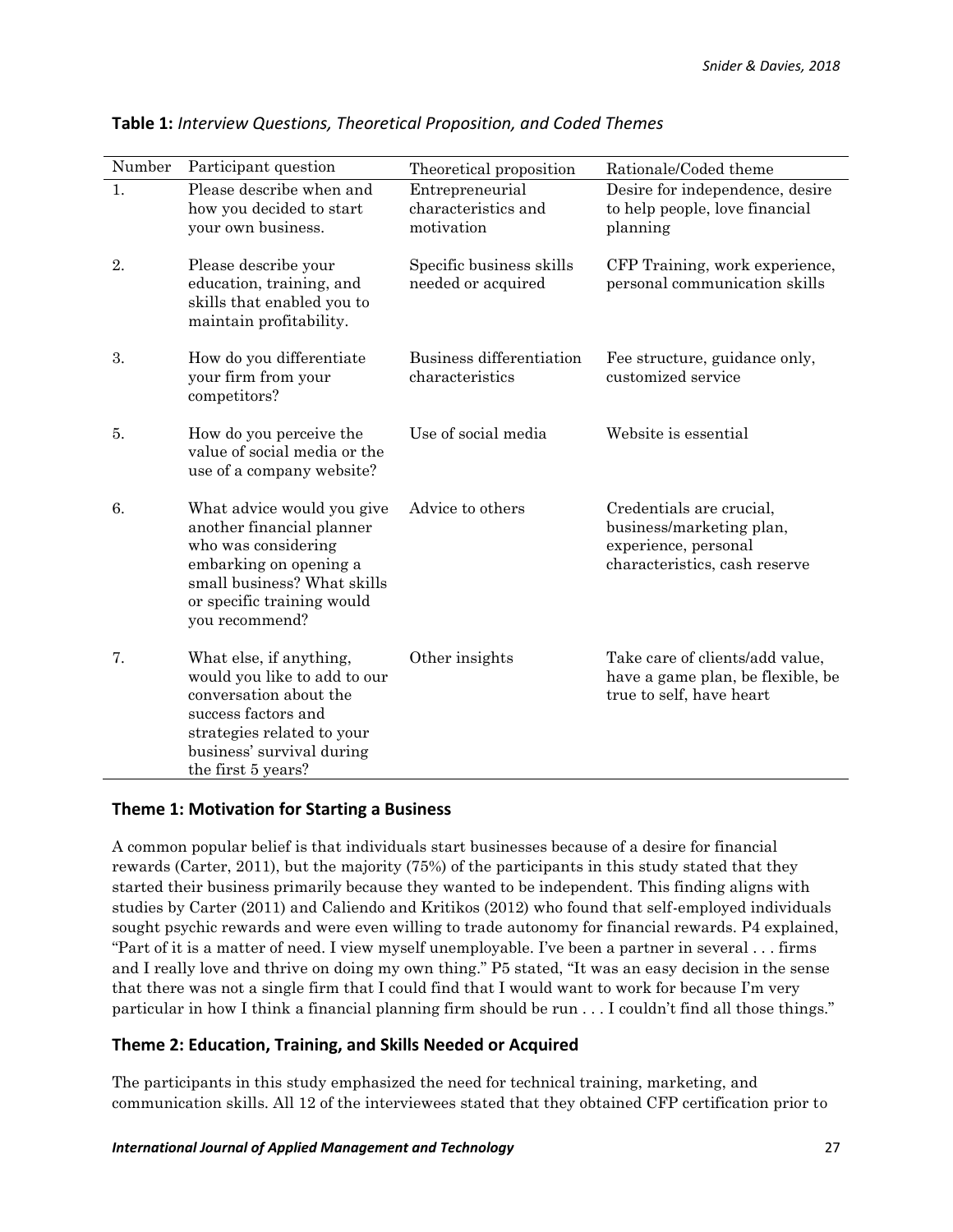starting their business. In addition to obtaining CFP certification, all participants had undergraduate degrees, and four had advanced degrees. The participants were unanimous in the belief that credentials and training were prerequisites for success. This finding aligned with studies showing there is a strong positive relationship between human capital and business success (Block et al., 2013; Unger et al., 2011).

Few of the participants had initial training in business operations and marketing. All 12 participants acquired this knowledge by working in the financial services field prior to starting a business. The business owners found that work experience helped to fill the gap in their training. As P3 stated, "The only thing they do not teach you in financial planning is marketing." This finding aligns with those of Aldrich and Yang (2013) who concluded that working as an employee could provide individuals with specific habits and routines that could prove valuable, and previous experience was an important factor in entrepreneurial success.

Only one participant had developed a strategic plan prior to starting the business, and three participants stated they had developed a one-page, cash flow summary. The remaining interviewees relied on prior work experience and strong communication skills, developing their business skills by self-study, or, as P3 stated, "I evolved by trial and error."

Three participants stressed the need for a cash reserve large enough to cover the first few years. All participants mentioned the need for resilience and perseverance, especially in the beginning when revenues are likely to be small. These findings support those of Ayala and Manzano (2014), who found that entrepreneurial resourcefulness was critical for survival.

#### **Theme 3: Differentiation as a Key to Business Survival**

A business owner may start out with a high level of skills and favorable conditions, but skills alone may not be enough to ensure success (Porter, 1991). Porter (1980) advised that firms' owners could overcome competitive forces by the use of three broad strategies: (a) cost leadership, (b) differentiation, and (c) focus, or a combination of these. The business owners in this study used all three of these strategies to some degree.

To distinguish themselves from other professionals, all participants in this study emphasized client service. All business owners stated their uniqueness lay in their high level of service or the way they delivered their services to clients. The interviewees stressed having close client relationships. They tailored fees to client situations and provided fee estimates before beginning a client engagement, ensuring that clients perceived value.

Another area that business owners used to differentiate themselves from their competitors was by focusing on a specific area of expertise, group, or type of client. For example, one participant specialized in providing advice about healthcare needs in retirement, another focused on individuals in the construction industry, while yet another worked with individuals who were in a state of transition. One participant worked with individuals who had a minimum of \$3.5 million in investable assets, while another focused on helping young professionals. One participant stated that she used her female gender as a differentiating factor, "Some people, some parts of the public, see that as equating to more trustworthiness and more conscientiousness and being more communicable."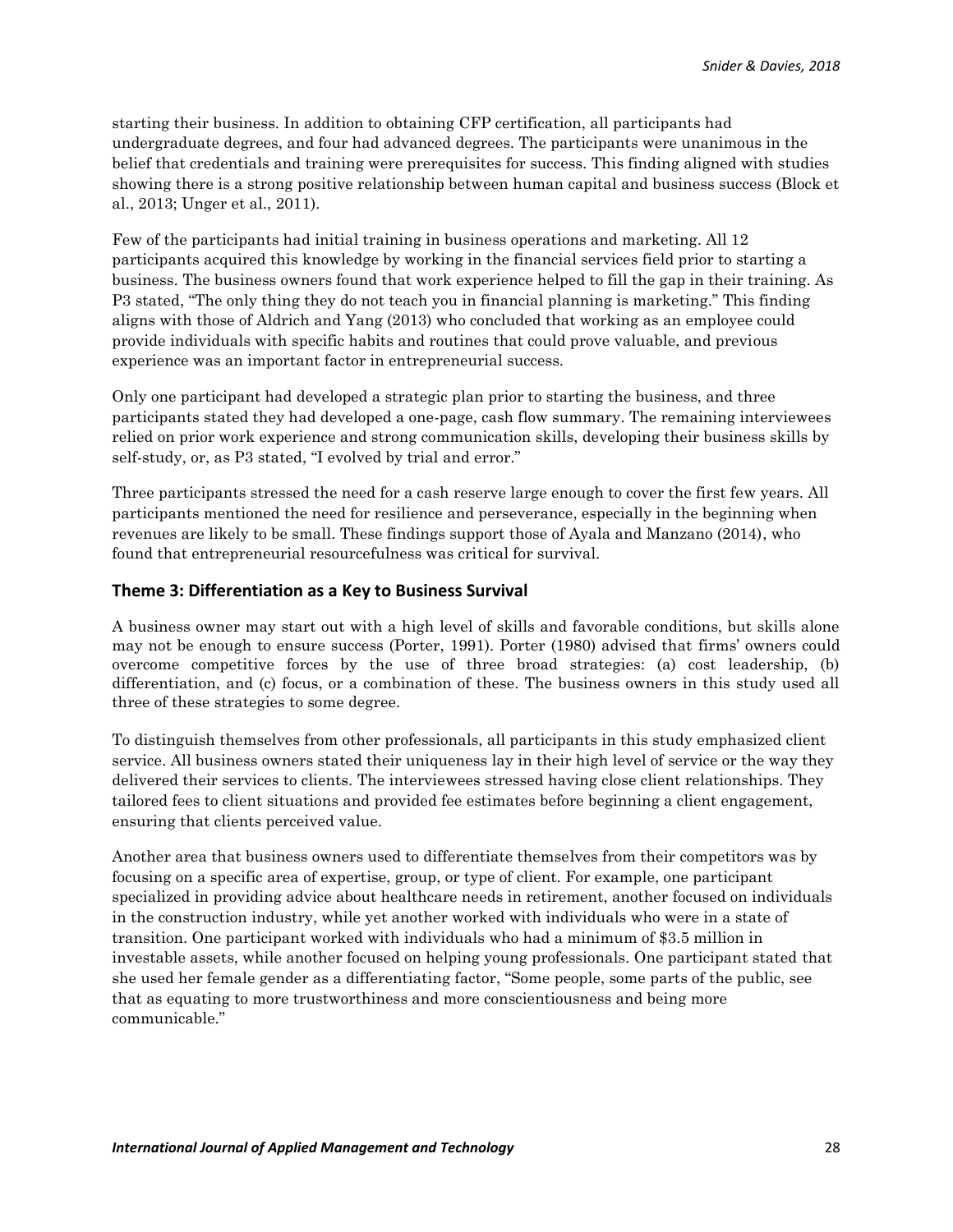#### **Theme 4: Strategies Used to Maintain the Business**

Relationship management in the financial services industry is a fundamental component in company survival (Hunt et al., 2011). All business owners in this study mentioned unique customer service and consistently delivering what they promised (Miles, 2013). The owners created customer loyalty with resulting high client retention rates.

Half of the business owners in this study mentioned referrals as their primary source for new business. Referrals came from existing clients and from organizational websites. Building strong, trusting relationships with clients was important and resulted in high client satisfaction and retention. These findings are in alignment with results found by Hunt et al. (2011), whose studies reflected the important role that relationship building plays in a financial planning engagement. These findings also align with Porter's recommendation that business owners must provide a unique value proposition for their businesses to survive.

#### **Theme 5: Social Media**

Eleven of the 12 participants had company websites, and one had a website planned. All participants viewed websites as necessary for business. As P11 expressed, "I think that anyone today who holds himself out as an advisor or a business person is expected to have a company website at a minimum." P9 stated, "My website is rather simple . . . it just explains a little bit more about me and my philosophy. . . If you go to my website, you'll get who I am." Three of the business owners reported using social media sites, such as LinkedIn or Facebook. This strategy is in alignment with Porter's (1980) recommendation that successful business owners need to differentiate themselves from their competitors.

#### **Theme 6: Advice to Others**

An important question for the participants was to reflect upon their own experiences and provide advice to an individual who might be considering starting a financial planning firm. The participants were generous in the advice they offered. They unanimously recommended obtaining training and credentials, specifically CFP. They also acknowledged that technical expertise was not sufficient for establishing a successful business; training in business startup and development with emphasis on marketing was equally important. Eight of the participants (67%) recommended internships with other firms, specifically to learn best business practices and to gain experience. Three of the participants acknowledged that there were no guarantees and warned newcomers not to expect success to come quickly. P5 cautioned, "You need to give yourself some time to build your business." P9 added, "The first piece of advice would be to make sure that they have a healthy cash reserve going . . . because I don't think there's any guarantee they will succeed." P10 provided this advice, ". . . be prepared for hills and valleys. They have to have some money in the bank."

The business owners also cited various personality characteristics, habits, and attitudes as important keys to success. P1 advised, "The advice I would give people is to specialize in something that you're interested in. P7 advised, "Communicate a lot." P6 added, "Make sure you take care of your client." P5 stressed "adding value to clients' lives," and P10 emphasized "flexibility."

Financial planning businesses are centered on satisfying clients' needs. P11 summed it up by saying,

I think your relationships are going to be key because this is a business about people. We are not selling shoes. You can hate the salesman, but if you love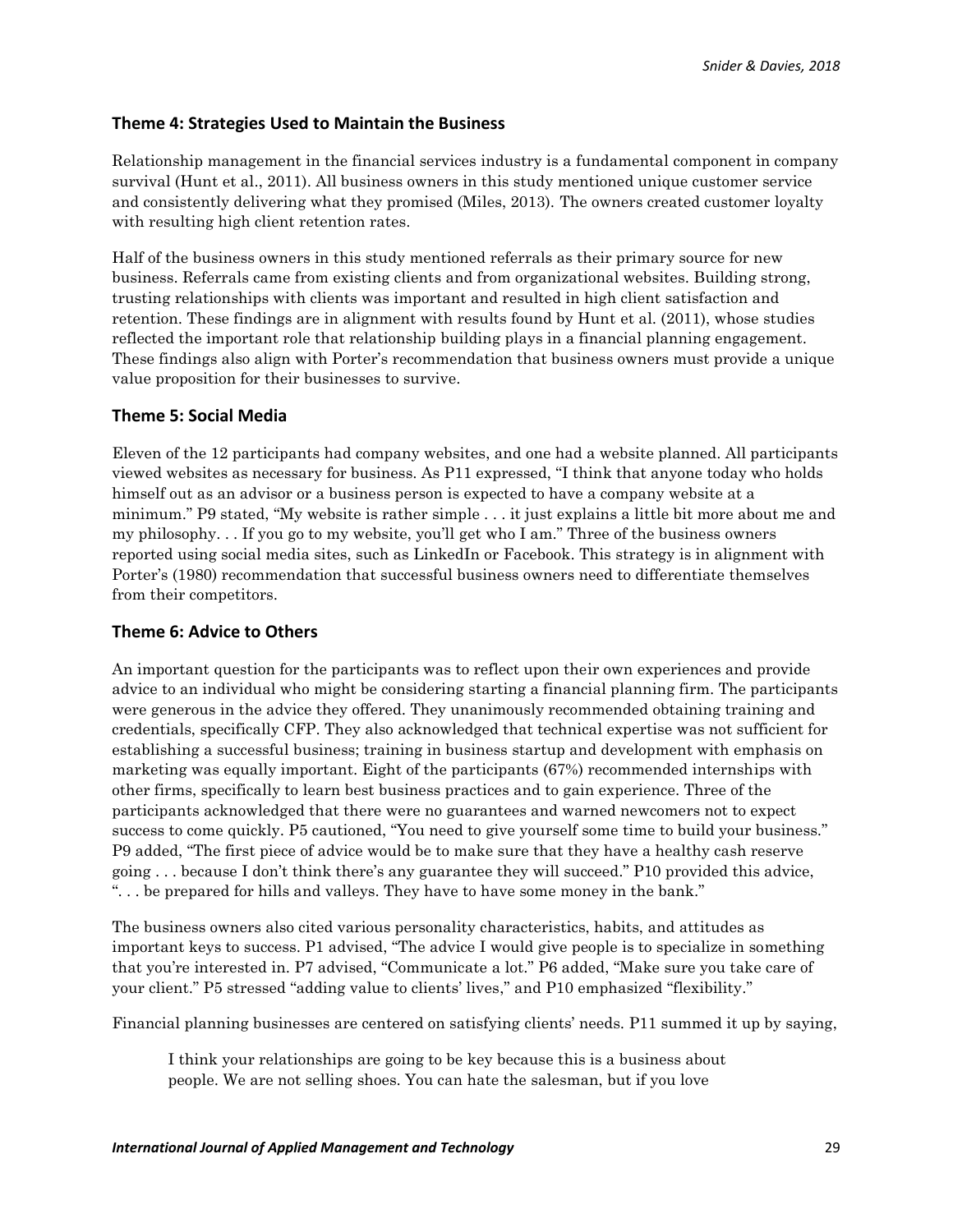the shoes, you are going to take the shoes anyway. There are no shoes here. It's all relationships and contacts.

P8 succinctly added, "You gotta have heart."

# **Summary of Findings**

In summary, several themes permeated the coded responses. Three fourths of the participants stated a desire for independence was their primary motivation for starting a business. All participants believed professional credentials to be essential for success. Surprisingly, not all participants developed a business plan prior to business startup, but many expressed the need for a marketing plan for business expansion. Strategies for differentiation included customized services, fee structures and market focus; maintaining the business depended largely on relationship skills and referrals. All of the participants regarded having a website as important, but few used social media sites such as LinkedIn and Facebook. Although several of the participants mentioned the need for a cash reserve, *none* of the participants mentioned financial rewards as a primary driver for business startup or as a measure of success. All participants expressed a passion for their work and found satisfaction in helping clients. Table 2 contains a summary of the findings.

|                                                | Number of             | Percent $(\%)$ of          |
|------------------------------------------------|-----------------------|----------------------------|
|                                                | participants to offer | participants to offer this |
| Thematic categories                            | this perception       | perception                 |
| Professional certification required            | 12                    | 100%                       |
| Related work experience recommended            | 12                    | 100%                       |
| Resilience/Perseverance required               | 12                    | 100%                       |
| Differentiation through fee structure/services | 12                    | 100%                       |
| Website usage                                  | 12                    | 100%                       |
| Market niche                                   | 8                     | 67%                        |
| Marketing skills necessary                     | 8                     | 67%                        |
| Strong communication skills needed             |                       | 58%                        |
| Growth through referrals                       | 6                     | 50%                        |
| Financial gain is most important               | U                     | $0\%$                      |

#### **Table 2:** *Summary of findings*

# **Conclusions and Applications to Professional Practice**

The findings of this study indicated financial planning professionals have a strong need for business and marketing knowledge prior to embarking on starting a business. Traditional training in the financial planning field includes technical training in specialized areas, but additional preparation is necessary for a financial planner to succeed. The participants in this study strongly recommended that individuals enter the profession by working in a financial planning firm. The interviewees understood the need for financial planners to become fully knowledgeable in business operations prior to branching out on their own. Professional organizations may also help satisfy this need by facilitating the establishment of apprenticeship programs in existing firms. Academic institutions may assist by facilitating internships and by including appropriate course offerings in their curricula.

The findings of this study corroborated Porter's (1980) position that to be successful, firm owners need to have a clear understanding of their strengths and place in the industry. Business owners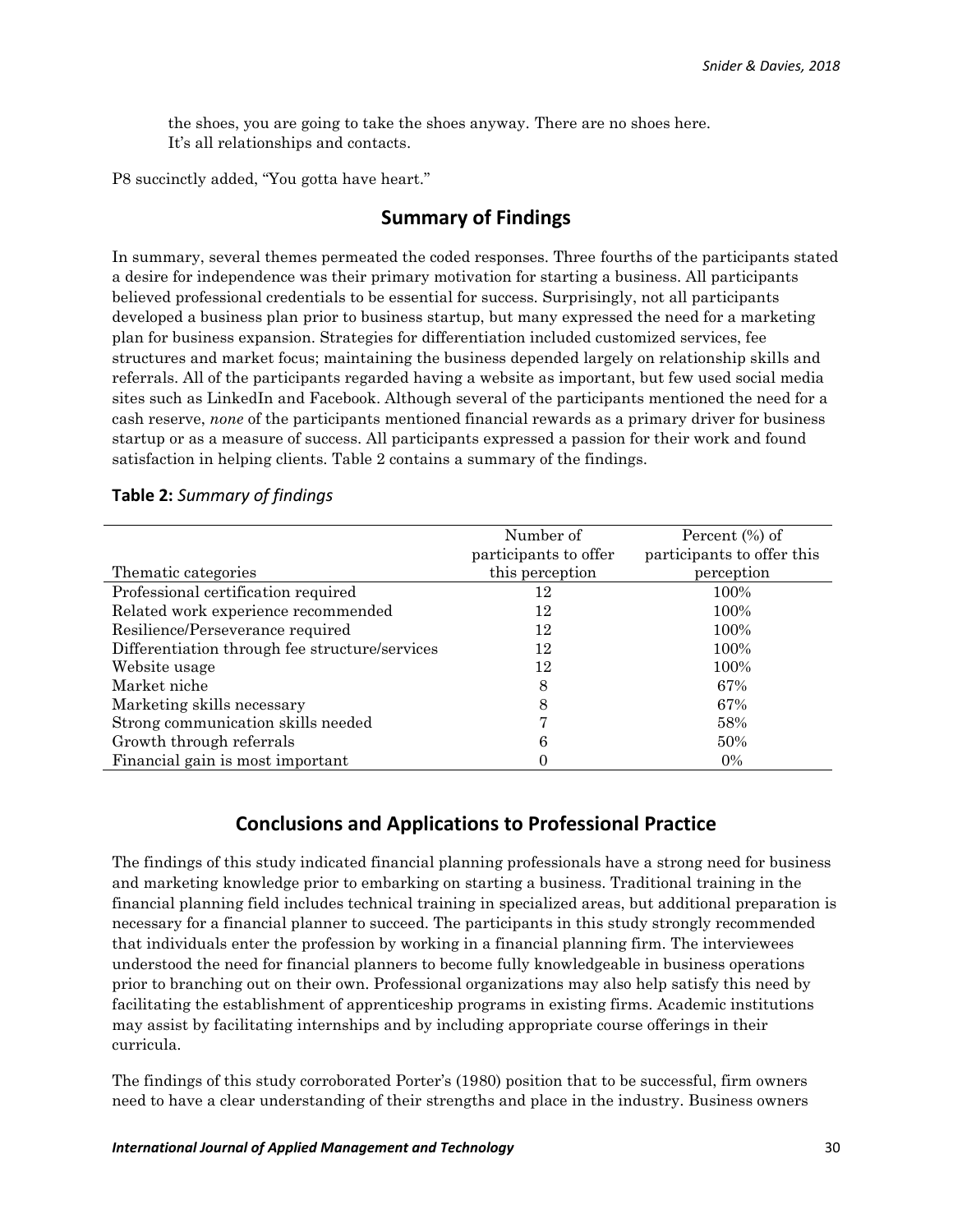need to combat competition by developing strategies that use (a) a low-cost strategy, (b) differentiation, and (c) focus, or a combination of these. To survive, firms need to provide a unique value proposition (Porter, 1980). The business owners in this study provided individual, customized guidance for clients, offered expertise in specialized areas, and had unique fee structures. Specialization should be encouraged among financial planning professionals. Providing unique expertise within a generalized framework of comprehensive financial planning can attract clients with particular needs and can allow planners to focus efforts in an area that may eclipse competitors.

Corporate managers who employ financial planners may benefit from a strategy of specialization as well. Managers may form teams of specialists within their organization, thus providing clients with a wide variety of expertise from a single source. In addition to increasing client satisfaction, Frey, Bayon, and Totzck (2013) found that increased client satisfaction has a corresponding increase in employee satisfaction, resulting in lower employee turnover.

Individuals desiring to be successful as independent financial planners must be client-centered as well as business-oriented. The ability to attract clients requires good communication skills and relationship management, both of which are the hallmarks of sustainability (Luca & Cazan, 2011; Solomon et al., 2013). How to find clients, how to make presentations, and how to market oneself are skills that are prerequisites for business success (Mayer-Haug et al., 2013). However, these skills are often overlooked in favor of technical training. The ability to use networking effectively may provide a strong basis for filling gaps in marketing, but individuals may need assistance in learning how to network (Jones & Rowley, 2011). Professional organizations should offer training in these skills to benefit their members and increase their membership.

Financial planners benefit individuals and households in many ways. Planners provide professional guidance in (a) budgeting, (b) investing, (c) managing risk, (d) reducing tax liabilities, and (e) estate planning. Financial planners who establish their own businesses help individual clients, and are a source of new job creation. Strong financial foundations mitigate unemployment and economic uncertainty for both planners and their clients. Assisting small business owners of financial planning firms encourages economic growth and business expansion. More individuals can achieve financial independence to become their own source of financial security.

## **References**

- Aldrich, H. E., & Yang, T. (2013). How do entrepreneurs know what to do? Learning and organizing in new ventures. *Journal of Evolutionary Economics*, *24*, 59–82. doi:10.1007/s00191-013- 0320-x
- Andersen, E. S. (2012). Schumpeter's core works revisited. *Journal of Evolutionary Economics*, *22*, 627–648. doi:10.1007/s00191-012-0281-5
- Arthur, S. J., & Hisrich, R. D. (2011). Entrepreneurship through the ages: Lessons learned. *Journal of Enterprising Culture*, *19*, 1–40. doi:10.1142/S0218495811000696
- Ayala, J. C., & Manzano, G. (2014). The resilience of the entrepreneur. Influence on the success of the business. A longitudinal analysis. *Journal of Economic Psychology*, *42*, 126–135*.* doi:10.1016/j.joep.2014.02.004
- Block, J. H., Hoogerheide, L., & Thurik, R. (2013). Education and entrepreneurial choice: An instrumental variables analysis. *International Small Business Journal*, *31*, 23–33. doi:10.1177/0266242611400470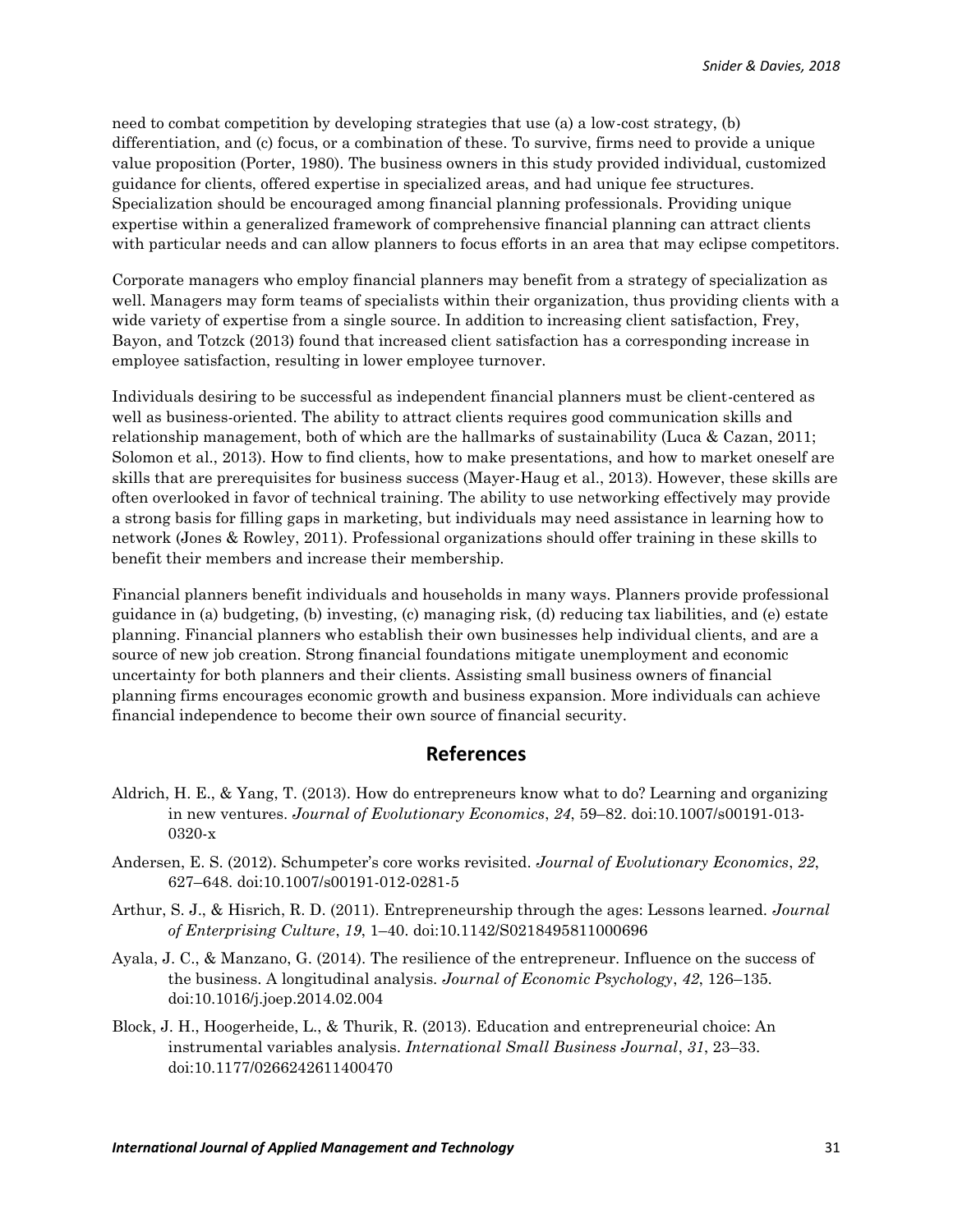- Caliendo, M., Fossen, F., & Kritikos, A. (2014). Personality characteristics and the decision to become and stay self-employed. *Small Business Economics*, *42*, 787–814. Retrieved from http://link.springer.com/journal/11187
- Caliendo, M., & Kritikos, A. (2012). Searching for the entrepreneurial personality: New evidence and avenues for further research. *Journal of Economic Psychology*, *33*, 319–324. doi:10.1016/j,joep.2011.06.001
- Cardon, M. S., Gregoire, D. A., Stevens, C. E., & Patel, P. C. (2013). Measuring entrepreneurial passion: Conceptual foundation and scale validation. *Journal of Business Venturing*, *28*, 373– 396. doi:10.1016/jbusvent.2012.03.003
- Carter, S. (2011). The rewards of entrepreneurship: Exploring the incomes, wealth, and economic well-being of entrepreneurial households. *Entrepreneurship Theory and Practice*, *35*, 39–55. doi:10.1111/j.1540-6520.2010.00422.x
- Certified Planner Board of Standards. (2013). *Financial planning profiles of American households: The 2013 household financial planning survey and index.* Retrieved from https://www.cfp.net/docs/public-policy/2013-fin-planning-profiles-of-amer-households.pdf
- Coleman, S., Cotei, C., & Farhat, J. (2013). A resource-based view of new firm survival: New perspectives on the role of industry and exit route. *Journal of Developmental Entrepreneurship*, *18*, 1–25. doi:10.1142/S1084946713500027
- Croson, D. C., & Minniti, M. (2012). Slipping the surly bonds: The value of autonomy in selfemployment. *Journal of Economic Psychology*, *33*, 355–365. doi:10.1016/j.joep.2011.05.001
- Dobbs, M. E. (2014). Guidelines for applying Porter's five forces framework: A set of industry analysis templates. *Competitiveness Review*, *24*, 32–45. doi:10.1108/CR-06-2013-0059
- Dodd–Frank Wall Street Reform and Consumer Protection Act of 2010, H.R. 4173, 111th Cong. (2010).
- First Research. (2014, February 17). *Industry profile: Financial planners and investment advisers.*  Retrieved from http://www.firstresearch.com/Industry-Research/Financial-Planners-and-Investment-Advisers.html
- Frey, R. V., Bayon, T., & Totzek, D. (2013). How customer satisfaction affects employee satisfaction and retention in a professional services context. *Journal of Service Research*, *16*, 503–517. doi:10.1177/1094670513490236
- Gramm–Leach–Bliley Act of 1999, Pub. L. No. 106-102, § 113, Stat. 1338 (1999).
- Hansen, T. (2012). Understanding trust in financial services: The influence of financial healthiness, knowledge, and satisfaction. *Journal of Service Research*, *15*, 280–295. doi:10.1177/1094670512439105
- Hunt, K., Brimble, M., & Freudenberg, B. (2011). Determinants of client-professional relationship quality in the financial planning setting. *Australasian Accounting Business and Finance*, *5*, 69–99. Retrieved from http://ro.uow.edu.au/aabfj/

http://ro.uow.edu.au/cgi/viewcontent.cgi?article=1169&context=aabfj

International Labor Organization. (2009). *Impact of the financial crisis on finance sector workers.* Retrieved from

http://www.ilo.org/wcmsp5/groups/public/@dgreports/@dcomm/documents/meetingdocument/ wcms\_103263.pdf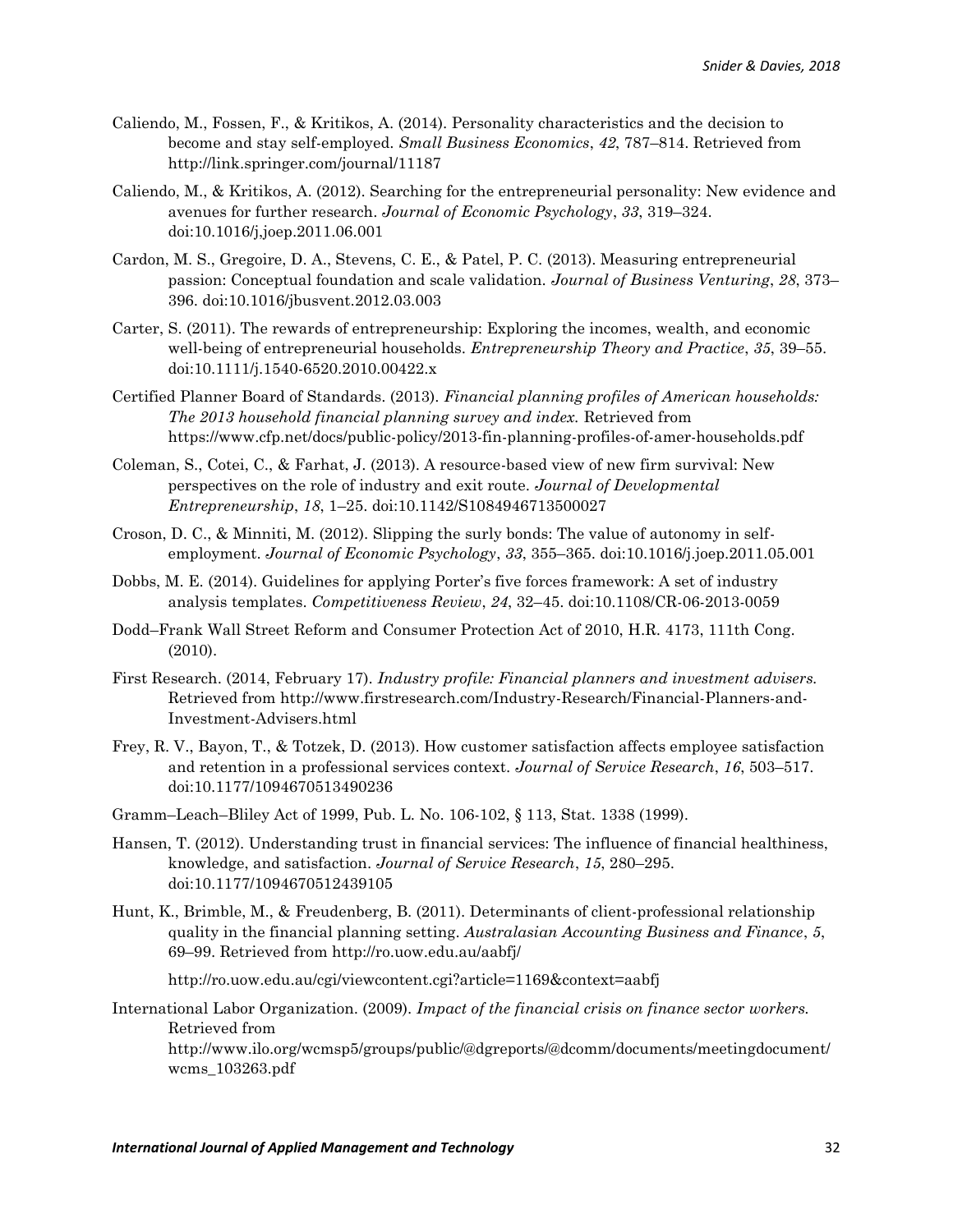- Irving, K. (2012). The financial life well-lived: Psychological benefits of financial planning. *Australasian Accounting Business and Finance*, *6*, 47–59. Retrieved from http://ro.uow.edu.au/aabfj/vol6/iss4/4/
- Jones, R., & Rowley, J. (2011). Entrepreneurial marketing in small businesses: A conceptual exploration. *International Small Business Journal*, *29*, 25–36. doi:10.1177/0266242610369743
- Luca, M. R., & Cazan, A.M. N. (2011). Involvement in entrepreneurial training and personality. *Procedia Social and Behavioral Sciences*, *30*, 1251–1256. Retrieved from http://www.sciencedirect.com/science/article/pii/S1877042811020672
- Marsden, M., Zick, C. D., & Mayer, R. N. (2011). The value of seeking financial advice. *Journal of Family and Economic Issues*, *32*, 625–643. doi:10.1007/s10834-011-9258-z
- Mayer-Haug, I., Read, S., Brinckmann, J., Dew, N., & Grichnik, D. (2013). Entrepreneurial talent and venture performance: A meta-analytic investigation of SMEs. *Research Policy*, *42*, 1251– 1273. doi:10.1016/j/respol.2013.03.001
- McCrae, R. R., & John, O. P. (1992). An introduction to the five-factor model and its applications. *Journal of Personality*, *60*, 175–215. Retrieved from http://onlinelibrary.wiley.com/doi/10.1111/jopy.1992.60.issue-2/issuetoc
- Miles, P. C. (2013). Competitive strategy: The link between service characteristics and customer satisfaction. *International Journal of Quality and Service Sciences*, *5*, 395–414. doi:10.1108/IJQSS-03-2013-0007
- Nejad, M. G., & Estelami, H. (2012). Pricing financial services innovations. *Journal of Financial Services Marketing*, *12*, 120–134. Retrieved from http://www.palgrave-journals.com/fsm/
- Oraman, Y., Azabagaoglu, M. O., & Inan, I. H. (2011). The firms' survival and competition through global expansion: A case study from food industry in FMCG sector. *Procedia Social and Behavioral Sciences*, *24*, 188–197. doi:10.1016/j.sbspro.2011.09.021
- Porter, M. E. (1980). *Competitive strategy*. New York, NY: Free Press.
- Porter, M. E. (1991). Towards a dynamic theory of strategy. *Strategic Management Journal*, *12*, 95– 117. Retrieved from http://smj.strategicmanagement.net/
- Porter, M. E. (2008). The five competitive forces that shape strategy. *Harvard Business Review*, *86*(1), 25-40. Retrieved from https://hbr.org/2008/01/the-five-competitive-forces-that-shapestrategy
- Small Business Administration (SBA). (2014). *Office of Advocacy: Frequently asked questions.* Retrieved from https://www.sba.gov/sites/default/files/advocacy/SB-FAQ-2017-WEB.pdf
- Sok, P., O'Cass, A., & Sok, K. M. (2013). Achieving superior SME performance: Overarching role of marketing, innovation, and learning capabilities. *Australasian Marketing Journal*, *21*, 161– 167. doi:10.1016/j.ausmj.2013.04.001
- Solomon, G. T., Bryant, A., May, K., & Perry, V. (2013). Survival of the fittest: Technical assistance, survival and growth of small businesses and implications for public policy. *Technovation*, *33*, 292–301. doi:10.1016/j.technovation.2013.06.002
- Unger, J. M., Rauch, A., Frese, M., & Rosenbusch, N. (2011). Human capital and entrepreneurial success: A meta-analytical review. *Journal of Business Venturing*, *26*, 341–358. doi:10.1016/j.jbusvent.2009.09.004